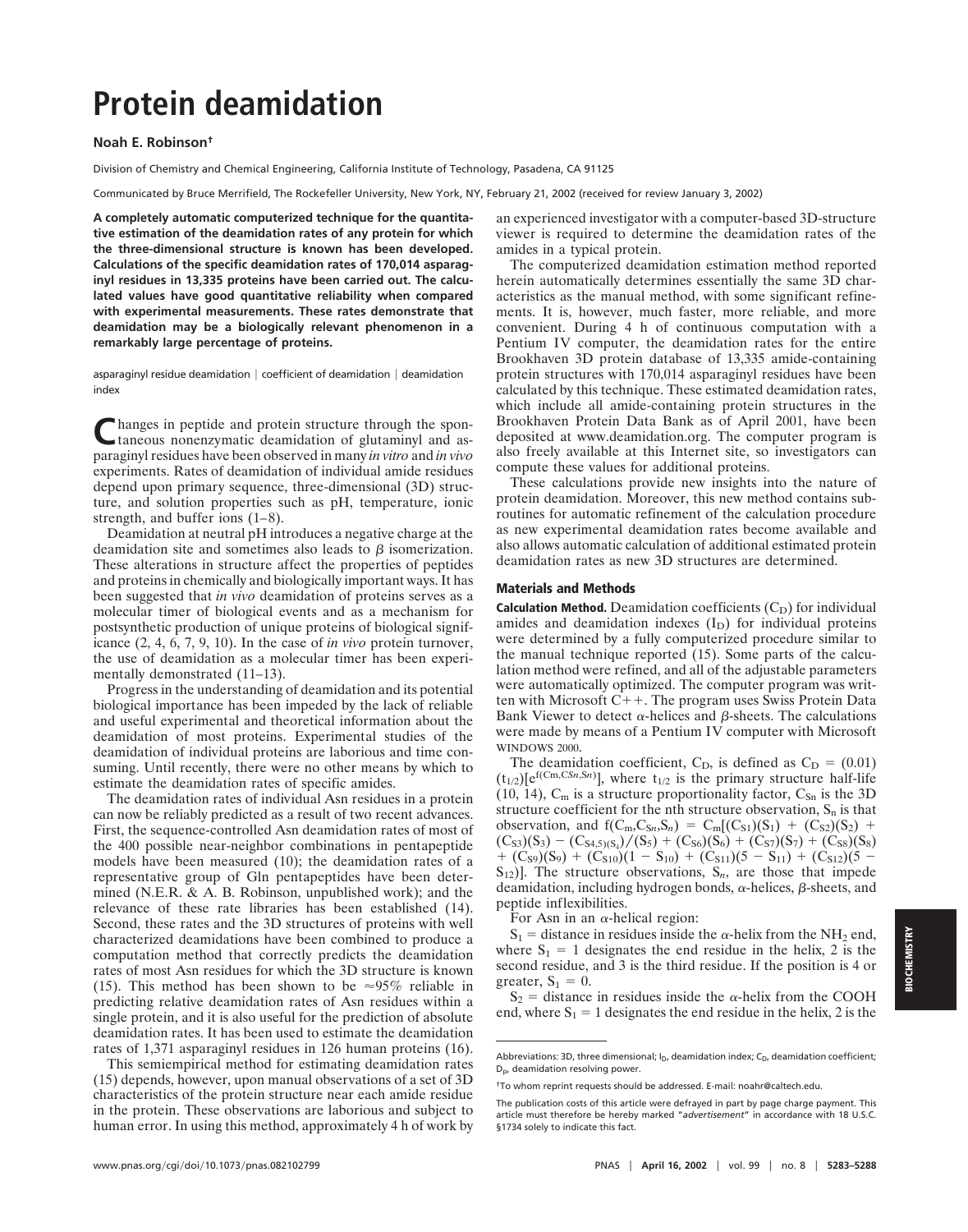second residue, and 3 is the third residue. If the position is 4 or greater or  $S_1 \neq 0$ , then  $S_2 = 0$ .

 $S_3 = 1$  if Asn is designated as completely inside the  $\alpha$ -helix because it is 4 or more residues from both ends. If the Asn is completely inside,  $S_3 = 1$ ,  $S_1 = 0$ , and  $S_2 = 0$ . If  $S_1 \neq 0$  or  $S_2 \neq 0$ 0, then  $S_3 = 0$ .

For flexibility of a loop including Asn between two adjacent anti-parallel  $\beta$ -sheets:

 $S_4$  = number of residues in the loop. If the flexible region is not bounded on both sides by  $\beta$ -sheets with at least four hydrogen bonds between opposite NH and  $C=O$  groups, then this parameter is not used, so  $S_4 = 0$ .

 $S_5$  = number of hydrogen bonds in the flexible region + 1. For hydrogen bonds:

 $S_6$  = the number of hydrogen bonds to the Asn sidechain C=O group. Acceptable values are 0, 1, and 2. Hydrogen bonds that are used in  $S_8$  are not counted.

 $S_7$  = the number of hydrogen bonds to the Asn sidechain NH<sub>2</sub> group. Acceptable values are 0, 1, and 2.

 $S_8$  = the number of hydrogen bonds to the backbone N in the peptide bond on the COOH side of Asn. Acceptable values are 0 and 1. This nitrogen is used in the five-membered succinimide ring intermediate.

 $S_9$  = the number of other hydrogen bonds that need to be broken to form the succinimide ring. The number of these bonds is estimated by first determining the angle through which the amide residue bond between the  $\alpha$  carbon and the backbone carbonyl carbon would need to be rotated to align the backbone in the optimum configuration for forming the succinimide ring. This angle is then divided by 180° to give a number R between 0 and 1, where 0 is perfectly aligned and 1 is the worst alignment, requiring the greatest change in backbone position.

Residues that require greater chain movement to deamidate usually must break hydrogen bonds farther from the amide residue, so all hydrogen bonds are counted that are less than  $(R)(C_R)$  from the  $C_\alpha$  of the amide residue to either hydrogen bond atom and that are no more than five residues along the chain from the amide. The value of  $C_R$  was optimized at 4.97 Å. Hydrogen bonds that are counted in  $S_6$ ,  $S_7$ , or  $S_8$  are excluded from  $S<sub>9</sub>$ .

For Asn situated so that no  $\alpha$ -helix,  $\beta$ -sheet, or disulfide bridge structure is between the Asn and the end of the peptide chain, and the Asn is 20 residues or less from the chain end:

 $S_{10} = 1$  if the number of residues between the Asn and the nearest such structure is 3 or more. If the number of intervening residues is 2, 1, or 0, or if the Asn is not between a structure and the chain end, then  $S_{10} = 0$ . This parameter accounts for extra flexibility of the protein chain near the end. It is assumed that, in addition to the factors specifically included in these  $S_n$ , residues in the middle of proteins are additionally restrained, and that this part of the restraint is removed for amides near the end of the chain.

If the Asn lies near in sequence to any  $\alpha$ -helix,  $\beta$ -sheet, or disulfide bridge structures:

 $S_{11}$  = the number of residues between the Asn and the structure on the  $NH<sub>2</sub>$  side, up to a maximum of 5. Values of 0, 1, 2, 3, 4, and 5 are acceptable.

 $S_{12}$  = the number of residues between the Asn and the structure on the COOH side, up to a maximum of 5. Values of 0, 1, 2, 3, 4, and 5 are acceptable.

Hydrogen bonds between the usual atoms were assumed if the bond length was 4.1 Å or less, and the angle of the hydrogen bond was no more than 180° greater than the optimum nor 55° less than the optimum. This 4.1 Å value was determined by optimization and is greater than normally accepted for a hydrogen bond. The extra length may be caused by hydrogen-bond interactions that occur at different times because of flexibility in the protein. In most cases, the protein backbone must move to some extent to form the succinimide ring. If hydrogen bonds were assigned beyond the space available to accommodate the van der Waals radius of all of the hydrogen atoms, then the surplus bonds were rejected. For these rejections, the longest bonds with the most strained angles were removed.

X-ray crystal structures do not usually give hydrogen atom positions. For consistency, therefore, the hydrogen atom coordinates in NMR and neutron diffraction structures were not used.

The presence of hydrogen atoms was assumed wherever hydrogen atoms are ordinarily found in protein structures. In some cases, particularly –OH and –NH<sub>2</sub> groups, the orientation of the hydrogen atoms is uncertain. It was assumed that they would be positioned, where possible, to form the best hydrogen bonds.

The number of hydrogen atoms and donor groups available limits the number of hydrogen bonds. For example, an –OH group cannot have more than one hydrogen bond with atoms that are only hydrogen-bond acceptors. In cases where more than one donor or acceptor was available for forming a particular hydrogen bond, the one with the best characteristics was chosen. This choice involved a compromise between the optimum bond angle and optimum bond length.

All primary structure  $t_{1/2}$  values used were those published (10, 14), except for sequences that have not been experimentally measured. Those included Asn with carboxyl-side Pro, Asn, Gln, or residues that are not among the ordinary 20, Asn without a free amide as a result of binding to metals or other moieties, and other unusual sequences. Estimates of  $t_{1/2}$  values for these were approximated from those measured (10, 14).

The approximated values were: Asn-Pro, 500; Asn-Hyp, 500; Asn-Asn, 40; Asn-Gln, 60; bound Asn, 500; Asn-Xxx, where Xxx is carboxyl terminal,  $1/2$  of pentapeptide value; Yyy-Asn-Xxx, where Yyy is not one of the ordinary 20 amino acid residues but is instead Mse, Ini, Llp, Pca, Cgu, Tyq, Tyy, Tpq, Cea, or Cme, mean value for the ordinary amino acids at Yyy (10); Yyy-Asn-Xxx, where Xxx is Tyq, Tyy, or Tpq, same value as for Tyr; Xxx is Cea or Cme, same value as for Cys; where Xxx is Ini, same value as for Arg; Asn as carboxylamide terminal, 40; Asn as carboxyl terminal, 500; Asn as amino terminal, 2/3 pentapeptide values; and Xxx-Asn-Mse, 4/3 Met value.

Structures for 22 proteins from the Brookhaven Protein Data Bank combined with their relative Asn instabilities (15, 16) were used in the optimization of the coefficients  $C_m$  and  $C_{Sn}$ . These structures included all of the Asn residues in rabbit aldolase chain A, 1ADO; human angiogenin chain A, 1B1I; pig c-ampdependent protein kinase chain A and chain I, 1CDK; mouse epidermal growth factor, 1EGF; rat fatty acid binding protein, 1LFO; human fibroblast growth factor chain A, 2AFG; *Aspergillus awamorii* glucoamylase, 3GLY; human growth hormone, IHGU; 1HGU; *Escherichia coli* hpr-phosphocarrier protein, 1HDN; human insulin chain A and chain B, 2HIU; mouse interleukin  $1\beta$ , 2MIB; chicken lysozyme chain A, 1E8L; bovine ribonuclease A chain A, 1AFK; *Ustilago sphaerogena* ribonuclease U2, 1RTU; bovine seminal ribonuclease chain A, 11BG; human thioltransferase, 1JHB; human triosephosphate isomerase chain A, 1HTI; bovine trypsin, 1MTW; bovine DNase chain A, 2DNJ; and human vascular endothelial growth factor chain A, 2VPF. Horse heart cytochrome *c* (2GIW) was used, except for Lys-Asn 54-Lys, which is reported to be accelerated by a 3D structure change caused by an earlier single deamidation (11, 12). No 3D structure is available for this singly deamidated form. Human hypoxanthine guanine phosphoribosyltransferase chain A (1BZY) was used except for Lys-Asn 106 Asp, which is held by 3D structure in exact position for the succinimide intermediate in the deamidation reaction and is, therefore, accelerated.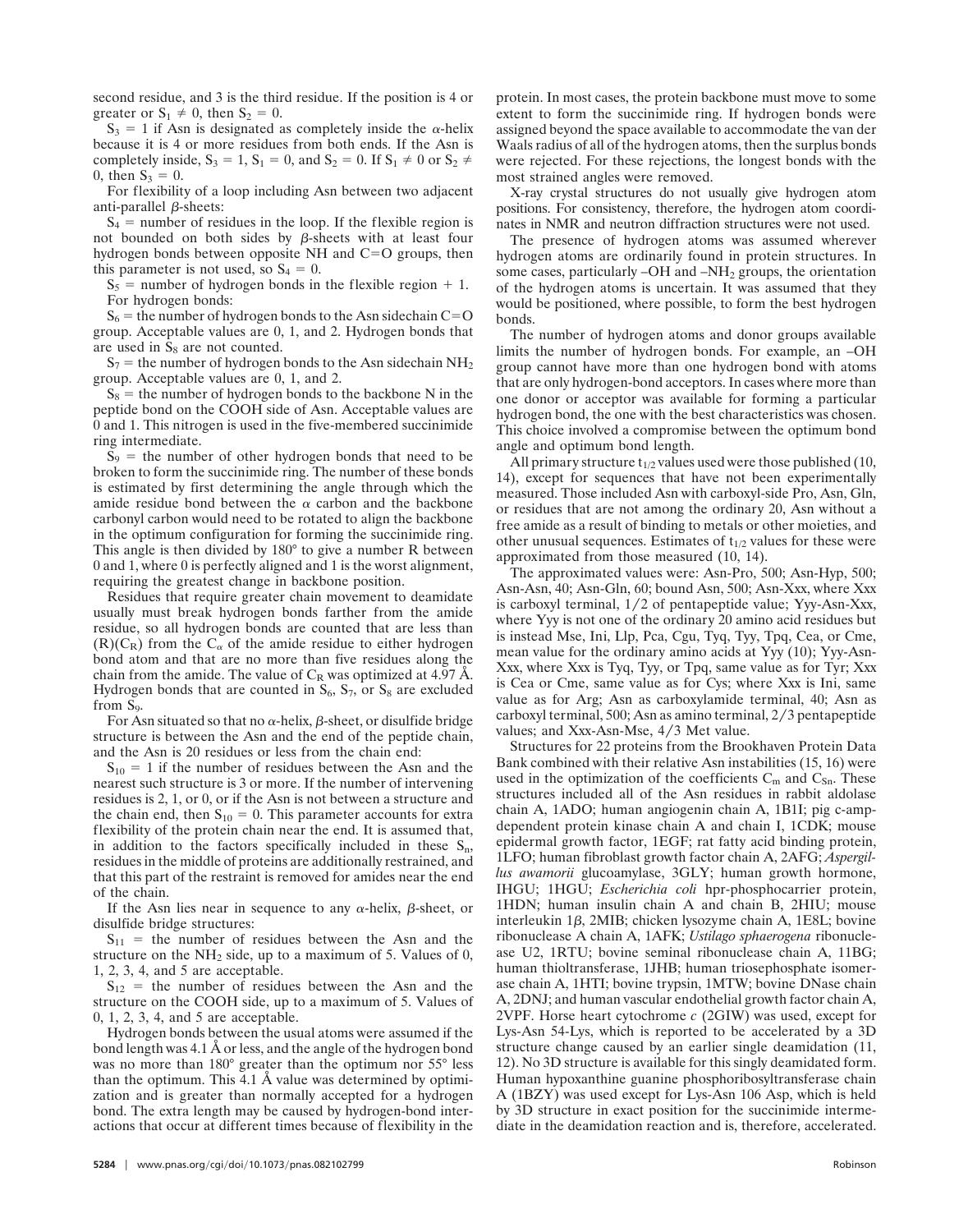The coefficients  $C_m$  and  $C_{Sn}$  were optimized by means of the deamidation resolving power  $(D_p)$  method (15, 17). The optimized values were  $C_m = 0.48$ ,  $C_{S1} = 1.0$ ,  $C_{S2} = 3.1$ ,  $C_{S3} = 10$ ,  $C_{S4,5} = 1.5, C_{S6} = 0, C_{S7} = 0.5, C_{S8} = 3.2, C_{S9} = 1.9, C_{S10} = 2.0,$  $C_{S11} = 0.26$ , and  $C_{S12} = 0.62$ . The D<sub>P</sub> was found to be 96.5%. The protein deamidation index is defined as  $I_D$  =  $[\Sigma(C_{\text{Dn}})^{-1}]^{-1}$ , where  $C_{\text{Dn}}$  is  $C_{\text{D}}$  for the *n*th Asn residue. Therefore,  $(100)(I_D)$  is an estimate of the initial deamidation halftime for the protein with all Asn residues considered.

The coefficients of deamidation,  $C_{Dn}$ , and deamidation index,  $I<sub>D</sub>$ , for each protein were calculated by means of computer programs that are available for use at www.deamidation.org. These can be used for any new protein in the following way.

Primary sequence data for the protein in the format of the ''SEQRES'' section of the Brookhaven Protein Data Bank and 3D data—including the *x*, *y*, and *z* coordinates for each atom—in the format of the "ATOM" and "CONECT" sections of Brookhaven Protein Data Bank are automatically computerentered into the program. No manual entry of data are required. Note that if no coordinates are entered for the atoms of a particular residue, it is assumed that this residue is unrestrained and does not participate in a unique 3D structure, which can modulate deamidation. After the data are entered, the computer program calculates the  $C_{Dn}$  and  $I_D$  values for the protein. The program output includes these values and also the values of  $S_n$ for each amide residue, so that the investigator can know the details about the calculation of  $C_{Dn}$  for each amide.

This calculation method is conceptually general. The molecular rearrangements necessary for formation of a cyclic deamidation intermediate are usually impeded by protein structure. Those structural impediments have been parameterized. The success of the method does not, however, prove the cyclic imide reaction mechanism, because other mechanisms may be similarly impeded.

Only relative deamidation rates, in the form of reports about which amides have been observed to be deamidated in 22 proteins under a wide variety of conditions, have been used to calibrate the method by optimizing the coefficients,  $C_m$  and  $C_{Sn}$ . No rate measurements were used for the optimization. Rate of deamidation measurements in 13 proteins at 37°C were used only to test and verify the method (16). Nine of these 13 proteins are in the set of 22 coefficient calibration proteins, and 4 are not.

At no time in its development was this calculation method adapted to any specific aspect of the structures of these 26 individual proteins. The method fails, therefore, for Asn-106 of human hypoxanthine guanine phosphoribosyltransferase chain A, which is a rare example in which deamidation is actually accelerated by 3-D structure. In this case, Asn-106 is held by 3-D structure in exactly the correct position for the deamidation reaction, so the reaction is enhanced. Although a term could be added to the calculation method to allow for this, it would detract from the generality of the method, and Asn-106 is the only case of this type presently known.

#### **Results and Discussion**

The most important results of this work are in the estimated deamidation rates of individual proteins. These calculations provide reliable estimates of instability with respect to deamidation for the Asn residues in all of the amide-containing proteins in the Brookhaven protein 3D structure database and are easily performed for any other protein for which a 3D structure becomes available.

In addition, these calculations provide some general insights about deamidation and its prevalence in proteins, as illustrated in Fig. 1, Fig. 2, Fig. 3, Table 1, and Table 2.

These estimated deamidation rates depend upon peptide rates that were experimentally determined in pH 7.4, 37°C, 0.15 M TrisHCl buffer and upon calculations that estimate the relative



**Fig. 1.** (*a*) Cumulative distribution function of the calculated first-order rate constants for deamidation of the 131,809 Asn residues in 10,369 proteins used in Table 1. Asn residues involved in the initial deamidation of these proteins are a relatively small part of the complete set. The computed percentage of the Asn residues that are 1/10 deamidated after 10 days in pH 7.4, 37°C, 0.15 M TrisHCl is 4%, as shown. (*b*) Differentiated values of the distribution function in *a* showing the special class of unstable Asn residues present in these proteins. Also shown with a red line is a Gaussian function that fits the distribution function, except for that part arising from the especially unstable Asn residues. The shaded area contains those Asn residues computed to be 1/10 or more deamidated in 10 days in pH 7.4, 37°C, 0.15 M Tris·HCl.

contributions of primary and 3D structure. Therefore, the estimated deamidation rates are for pH 7.4, 37°C, 0.15 M TrisHCl buffer. These baseline solution conditions were chosen because Tris catalyzes deamidation to a much lesser extent than most other buffers. Phosphate buffers and the solute mixtures typically found in living things usually increase deamidation rates at least two or three-fold as compared with those in Tris (16). The deamidation halftimes shown in Figs. 1 and 2 are, thus, longer than those expected in living things at 37°C.

Fig. 1*a* shows the cumulative distribution function of the estimated first-order deamidation rate constants in 131,809 asparaginyl residues in 10,369 proteins, whereas Fig. 1*b* shows the derivative of the function in 1*a*, with the unusually unstable amides illustrated. For these figures, 2,966 redundant protein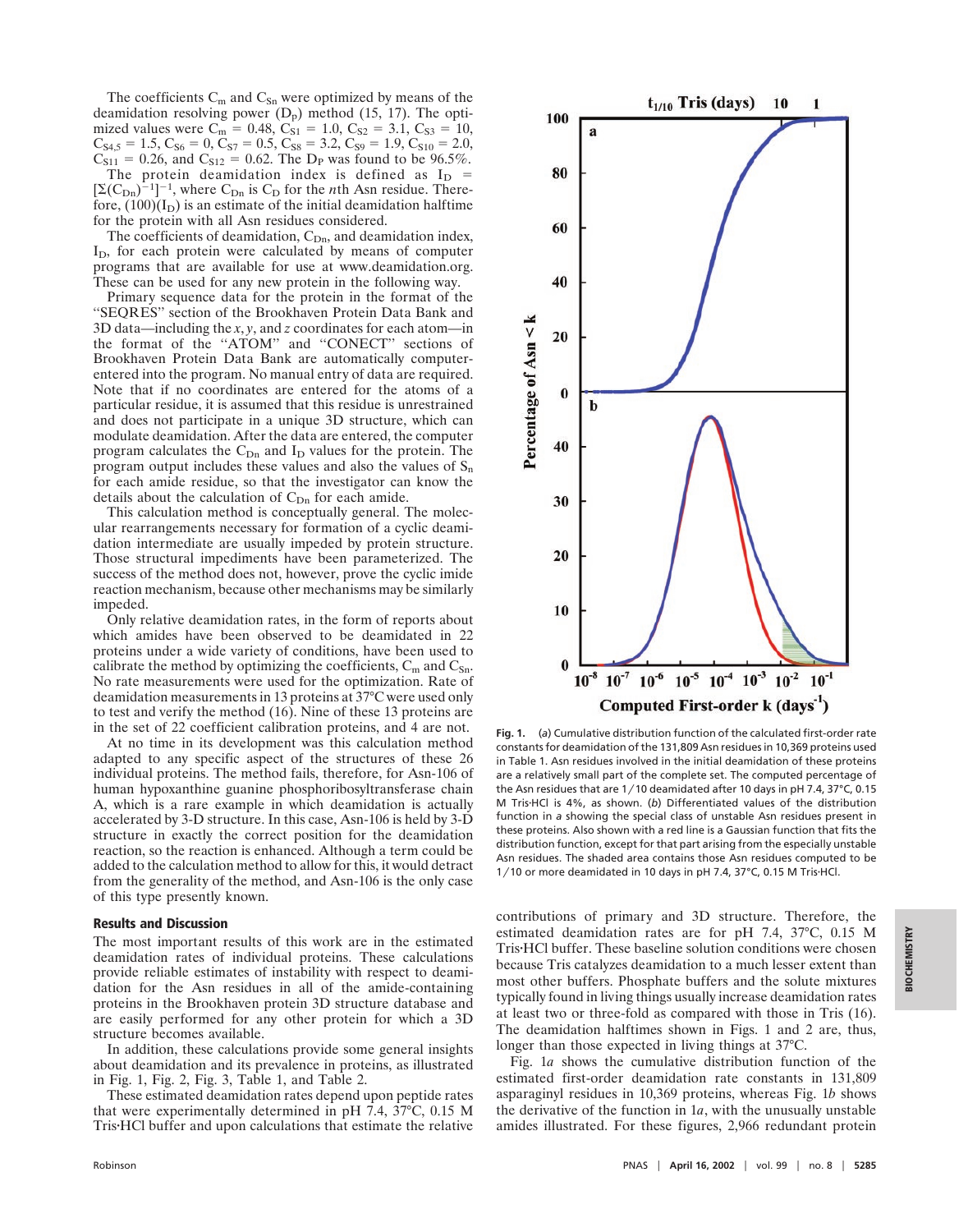

**Fig. 2.** Percentage of deamidating amides of the 131,809 Asn residues in 10,369 proteins used in Table 1 vs. deamidation half-time for Asn-Gly sequences; Asn-His, Asn-Ser, and Asn-Ala sequences; all sequences other than Asn-Gly, Asn-His, Asn-Ser, Asn-Ala, Asn-Leu, Asn-Val, and Asn-Ile; and Asn-Leu, Asn-Val, and Asn-Ile sequences. As deamidation halftime increases, more sequences contribute to deamidation. Except for a small number of especially sterically unhindered Asn residues, these deamidation halftimes strongly depend upon primary and 3D structures. These values are estimated for pH 7.4, 37°C, 0.15 M TrisHCl and would be faster *in vivo* at 37°C.

structures in the Brookhaven Protein Data Base have been excluded. These curves and those for human proteins (16) are qualitatively and quantitatively similar. In the course of this work, these functions also have been calculated for mouse, rat, chicken, *Bacillus subtilis*, and *Escherichia coli* proteins. Although not identical, these distributions are all quite similar, with mouse, *B. subtilis*, and *E. coli* having somewhat higher numbers of unstable amides in their proteins as compared with human, rat, and chicken.

As has been reported for human proteins (16), deamidation is not a random consequence of the presence of Asn residues in proteins. The fast deamidations summarized in Fig. 1 result from a set of Asn residues with unusual primary and 3D structures, which comprise about 5% of the total. These need not have been incorporated in protein structures, because most individual Asn deamidation rates are slower.

Whereas both the amino side and carboxyl side residues immediately adjacent to the amide residues affect deamidation rates, the carboxyl side residue is more important (10). Asn deamidation at neutral pH has been reported to proceed primarily by means of a succinimide mechanism, which involves an intermediate ring structure on the carboxyl side of the deamidating residue (18–20). Fig. 2 illustrates the relative importance of the different carboxyl side residues as a function of protein deamidation halftime. Although there are rare reported instances of 3D structures that increase deamidation rates, most rates are determined by primary structure as modulated through slowing by 3D structure. Therefore, only Asn-Gly sequences in locations that are relatively sterically unhindered provide Tris deamidation halftimes of less than about 6 days. Most Asn-Gly sequences have longer halftimes because of 3D effects.



Fig. 3. Deamidation resolving power,  $D_p$  vs. 3D structure coefficient  $C_m$  for 192 Asn residues in 22 proteins. The optimum value of  $C_m = 0.48$  provides the most reliable estimated relative deamidation rates as compared with the experimental values for these proteins.

Primary structure deamidation rates in Tris for Asn-His, Asn-Ser, and Asn-Ala peptide sequences range from 6 to 32 days (10, 14), so these sequences and additional, more hindered Asn-Gly sequences dominate this deamidation halftime range and that immediately higher. Within 100-day halftimes, all other sequences except for Asn-Leu, Asn-Val, Asn-Ile, and Asn-Pro significantly contribute. The estimated deamidation halftimes between 100 and 10,000 days are qualitatively and semiquantitatively useful, but these rates lack the direct experimental verification available for the shorter halftimes (16). Other processes such as additional deamidation mechanisms, side chain oxidation, peptide bond cleavage, and racemization also become more important at the longer time intervals. These deamidation

**Table 1. Percentages of residues and proteins in asparagine deamidation ranges**

|                       | Amides,        | Amides, | Proteins, |  |
|-----------------------|----------------|---------|-----------|--|
| Timer                 | cumulative no. | $\%$    | $\%$      |  |
| Tris $1/2$ time, days |                |         |           |  |
| $<$ 1                 | 20             | 0.02    | 0.19      |  |
| < 2.5                 | 162            | 0.12    | 1.5       |  |
| $<$ 5                 | 473            | 0.36    | 3.7       |  |
| $<$ 10                | 695            | 0.53    | 5.6       |  |
| $<$ 25                | 1659           | 1.3     | 13        |  |
| $<$ 50                | 3591           | 2.7     | 25        |  |
| $<$ 100               | 7080           | 5.4     | 41        |  |
| Phos. 1/10 time, days |                |         |           |  |
| $<$ 1                 | 538            | 0.41    | 4.3       |  |
| < 2.5                 | 1101           | 0.84    | 8.8       |  |
| $<$ 5                 | 2208           | 1.7     | 17        |  |
| $<$ 10                | 5029           | 3.8     | 32        |  |
| $<$ 25                | 10798          | 8.2     | 52        |  |
| $<$ 50                | 16340          | 12      | 64        |  |
| $<$ 100               | 23652          | 18      | 75        |  |
|                       |                |         |           |  |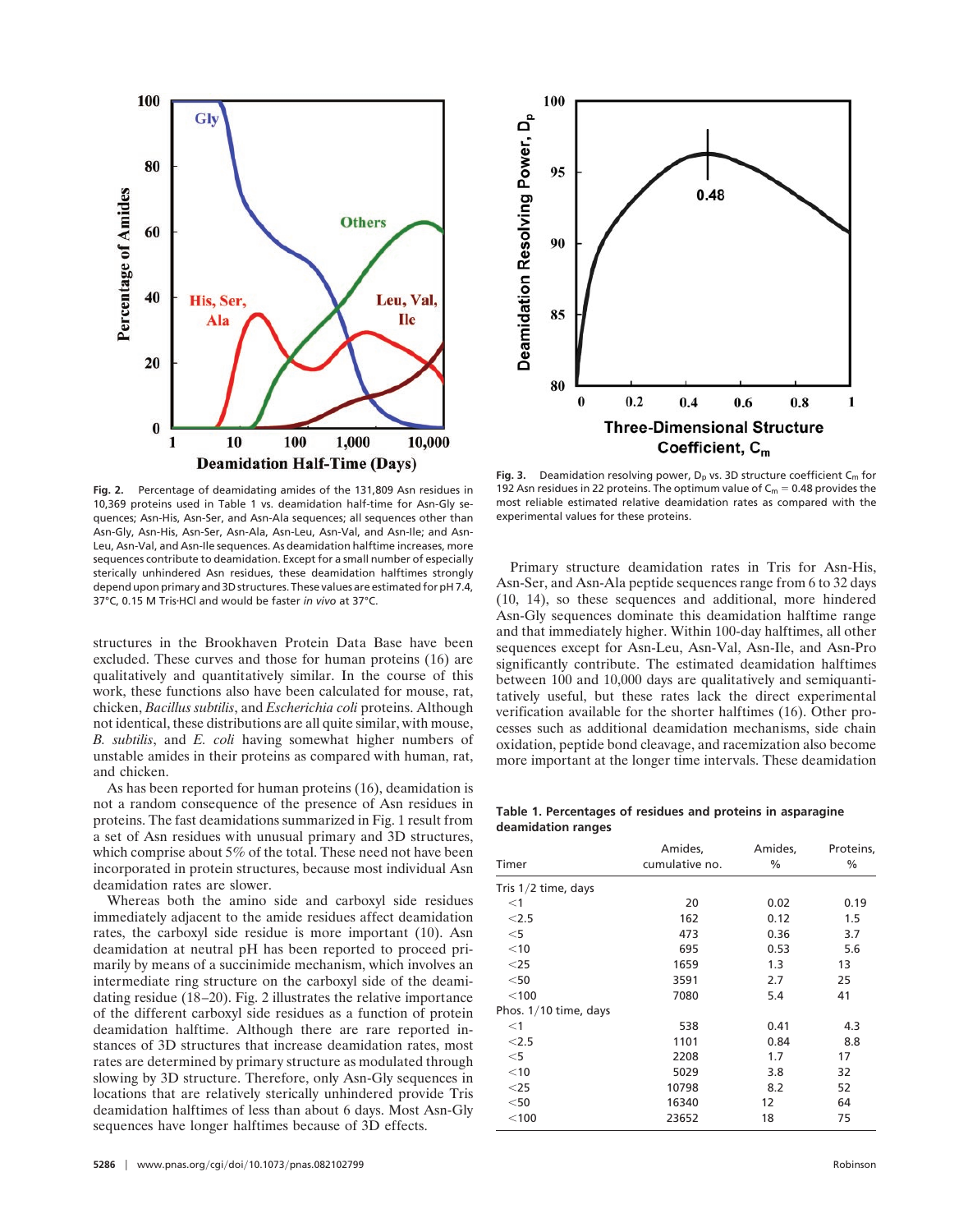|                     | $\%$ ,     | $\%$ ,      | $\%$ ,      | $\%$ ,       |
|---------------------|------------|-------------|-------------|--------------|
| Residue             | $<$ 5 days | $<$ 10 days | $<$ 25 days | $<$ 100 days |
| Tris 1/2 time       |            |             |             |              |
| Gly                 | 4.2        | 6.0         | 11          | 38           |
| His                 |            | 0.46        | 2.4         | 7.7          |
| Ser                 |            | 0.19        | 2.3         | 9.8          |
| Ala                 |            |             | 1.3         | 5.6          |
| Cys                 |            |             | 0.23        | 1.1          |
| Thr                 |            |             | 0.10        | 2.0          |
| Asp                 |            |             | 0.060       | 4.8          |
| Lys                 |            |             | 0.014       | 1.8          |
| Glu                 |            |             |             | 3.0          |
| Gln                 |            |             |             | 1.7          |
| Arg                 |            |             |             | 1.6          |
| Asn                 |            |             |             | 1.5          |
| Phe                 |            |             |             | 1.1          |
| Met                 |            |             |             | 0.93         |
| Tyr                 |            |             |             | 0.89         |
| Trp                 |            |             |             | 0.37         |
| Leu                 |            |             |             | 0.33         |
| Phosphate 1/10 time |            |             |             |              |
| Gly                 | 14         | 27          | 53          | 87.3         |
| His                 | 3.6        | 5.9         | 12          | 33.2         |
| Ser                 | 2.9        | 8.1         | 14          | 34.6         |
| Ala                 | 1.9        | 4.2         | 7.2         | 17.9         |
| Cys                 | 0.23       | 0.84        | 2.6         | 7.3          |
| Thr                 | 0.14       | 1.5         | 4.2         | 12.3         |
| Asp                 | 0.93       | 1.9         | 6.8         | 19.0         |
| Lys                 | 0.071      | 1.2         | 4.4         | 10.4         |
| Glu                 | 0.057      | 1.6         | 5.3         | 13.1         |
| Gln                 | 0.041      | 1.4         | 3.9         | 10.1         |
| Arg                 | 0.035      | 1.0         | 3.4         | 9.4          |
| Asn                 | 0.15       | 1.4         | 5.0         | 13.5         |
| Phe                 |            | 0.46        | 2.3         | 7.3          |
| Met                 | 0.036      | 0.75        | 2.4         | 5.4          |
| Tyr                 | 0.038      | 0.36        | 1.2         | 5.4          |
| Trp                 |            | 0.16        | 0.74        | 5.0          |
| Leu                 |            | 0.26        | 1.3         | 5.4          |
| Val                 |            |             | 0.01        | 2.80         |
| Ile                 |            |             | 0.013       | 1.3          |

**Table 2. Percentages of carboxyl side residues in asparagine deamidation ranges**

halftimes are likely to be at least 2- to 3-fold shorter in biological systems at 37°C (16).

Each of the curves in Fig. 2 contains a subgroup of amides that are close to the ends of the proteins. These subgroups arise from Asn sequences with relatively short deamidation halftimes, as a result of their positions near the ends of protein chains, where they are largely free of constraining 3D effects. The Asn residues that have been reported to control the turnovers of rat cytochrome *c* (11, 12) and rabbit muscle aldolase (13) are of this type. In both of these cases, there is marked preferential *in vivo* degradation of the deamidated protein molecules. Because the estimated range of Asn deamidation halftimes available in these subgroups is between 0.2 days and more than 200 days under most *in vivo* conditions at 37°C, and they are free of 3D constraints, this type of Asn residue is especially well suited for biological purposes.

Fig. 3 illustrates, by means of the parameter  $C_m$ , the optimization routines that were used for all of the parameters in these calculations. By using the deamidation resolving power technique (15, 17), all suitable and published experimental relative deamidation observations of proteins are used to optimize each

adjustable 3D parameter. The relative proportions of primary and 3D structure effects are determined by optimization of the illustrated parameter  $C_m$  as shown in Fig. 3. At the optimum value of  $C_m = 0.48$ , the experimental deamidation rates are 96.5% correctly ordered by the calculations. The remaining 4% of disorder includes amides wherein the inhibitory effects of 3D structure are imperfectly estimated by this calculation method and those where the experiments themselves are in error. Moreover, most of the deamidation rates of the imperfectly ordered 4% of Asn residues are estimated approximately correctly.

Optimization of the deamidation resolving power at 96.5% requires both primary and 3D structure. When primary structure alone is used,  $D_p = 79.8\%$ . With 3D structure alone,  $D_p =$ 64.3%.

Table 1 shows the percentages of 131,809 asparaginyl residues in 10,369 proteins with 37°C Tris buffer and phosphate buffer deamidation halftimes in various ranges and the percentages of proteins with at least one amide with a deamidation halftime within those ranges. Phosphate is a stronger catalyst of deamidation than is Tris (6, 7, 16, 21). The phosphate deamidation halftimes are estimated for Table 1 as  $1/2$  the Tris halftimes (16). Under *in vivo* conditions at 37°C, deamidation halftimes would be expected to be, on average, even shorter than those estimated in Table 1 for phosphate (16). As shown, about 17% of all proteins are estimated to have at least one amide that is  $1/10$  or more deamidated after 5 days in phosphate at 37°C. Approximately 4.3% are  $1/10$  or more deamidated after 1 day. At 37°C *in vivo*, these percentages are expected to be higher (16). Accelerated protein turnover of deamidated forms and other factors can obscure the observation of these deamidations in ordinary experiments on protein preparations extracted from living things.

Table 2 provides quantitative summaries for 131,809 specific Asn-Xxx sequences. For example, Table 2 shows that 12% of all Asn-His sequences are estimated to be at least 1/10th deamidated after 25 days in 37°C phosphate buffer. In addition to these values, Table 2 also illustrates that it is not possible to usefully determine the relative deamidation rates of specific amides within a protein on the basis of primary sequence alone. Whereas the effects of primary sequence are evident, even in the simplest case of Asn-Gly, most deamidation halftimes are substantially determined by a combination of primary and 3D structure.

The calculations reported herein include only Asn residue deamidation. The rates of deamidation of glutaminyl residue, Gln, containing pentapeptides have recently been determined for a set of 60 Gln peptides with a representative range of sequences (N.E.R. & A. B. Robinson, unpublished work). Gln deamidation, like Asn deamidation, depends strongly upon the residue on the carboxyl side of the amide, with Gln-Gly being the fastest to deamidate. Deamidation halftimes for Gln-Gly sequences in pH 7.4, 37°C, 0.15 M Tris HCl buffer are in the range of 400–600 days (N.E.R. & A. B. Robinson, unpublished work). The values for other sequences are substantially longer. Amino terminal Gln is, however, expected to deamidate more rapidly to the pyrrolidone. Gln residues do not, therefore, significantly affect most of the deamidation index calculations reported herein. As with Asn, Gln deamidation is accelerated by phosphate buffer (5, 6).

Gln deamidations over periods of many years *in vivo* in slow-turnover proteins of long-lived organisms such as human eye lens proteins (22) can be of substantial biological significance. Gln-Gly sequences in sterically unhindered locations of proteins that lack shorter-lived Asn residues also affect the deamidation index. Where buffer ion or other deamidation catalysts are present, Gln deamidation can be more significant. Deamidation is currently being experimentally studied in many